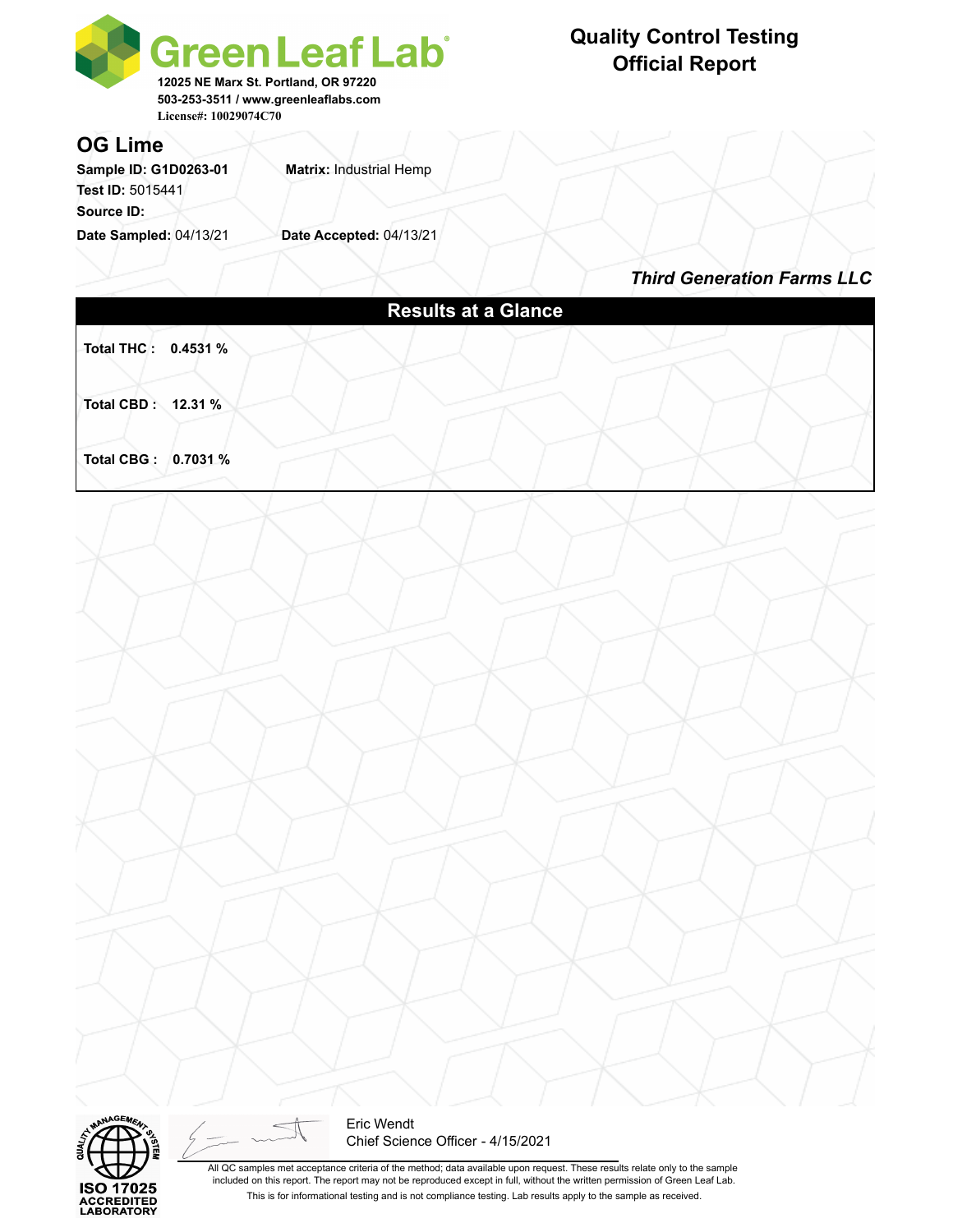

# **Quality Control Testing Official Report**

### **OG Lime**

Sample ID: G1D0263-01 **Matrix: Industrial Hemp Test ID:** 5015441 **Source ID:** 

**Date Sampled:** 04/13/21 **Date Accepted:** 04/13/21

## *Third Generation Farms LLC*

|  | <b>Potency Analysis</b> |          |                |         |                          |                                           |  |  |  |  |  |  |  |
|--|-------------------------|----------|----------------|---------|--------------------------|-------------------------------------------|--|--|--|--|--|--|--|
|  | Date/Time Extracted:    |          | 04/14/21 13:47 |         | Analysis Method/SOP: 215 | <b>Batch Identification: 2116031</b>      |  |  |  |  |  |  |  |
|  | Cannabinoids            | LOQ (%)  | % by Wt.       | mg/g    |                          | <b>Cannabinoids Profile</b>               |  |  |  |  |  |  |  |
|  | <b>Total THC</b>        | 0.009080 | 0.4531         | 4.531   |                          |                                           |  |  |  |  |  |  |  |
|  | Total CBD               | 0.008300 | 12.31          | 123.1   |                          |                                           |  |  |  |  |  |  |  |
|  | <b>Total CBG</b>        | 7.900E-4 | 0.7031         | 7.031   |                          | $-4001$<br>0.5                            |  |  |  |  |  |  |  |
|  | <b>THCA</b>             | 0.002920 | 0.5167         | 5.167   |                          |                                           |  |  |  |  |  |  |  |
|  | delta 9-THC             | 0.009080 | $<$ LOQ        | $<$ LOQ |                          |                                           |  |  |  |  |  |  |  |
|  | delta 8-THC             | 0.01796  | 2.850          | 28.5    |                          | 21                                        |  |  |  |  |  |  |  |
|  | <b>THCV</b>             | 0.005055 | $<$ LOQ        | $<$ LOQ |                          |                                           |  |  |  |  |  |  |  |
|  | <b>THCVA</b>            | 0.001885 | $<$ LOQ        | $<$ LOQ |                          |                                           |  |  |  |  |  |  |  |
|  | <b>CBD</b>              | 0.006220 | 0.4408         | 4.408   |                          |                                           |  |  |  |  |  |  |  |
|  | CBDA                    | 0.008300 | 13.54          | 135.4   |                          | <b>THCA</b><br>0.5<br>delta 8-THC<br>2.8  |  |  |  |  |  |  |  |
|  | <b>CBDV</b>             | 0.005000 | $<$ LOQ        | $<$ LOQ |                          | <b>CBGA</b><br>0.8<br>13.5<br><b>CBDA</b> |  |  |  |  |  |  |  |
|  | <b>CBDVA</b>            | 0.001640 | 0.06497        | 0.6497  |                          | <b>CBD</b><br>0.4                         |  |  |  |  |  |  |  |
|  | <b>CBN</b>              | 0.002990 | 0.01049        | 0.1049  |                          | <b>CBN</b><br>0.0<br><b>CBG</b><br>0.0    |  |  |  |  |  |  |  |
|  | <b>CBG</b>              | 7.900E-4 | 0.01218        | 0.1218  |                          | <b>CBC</b><br>0.1<br><b>CBDVA</b><br>0.1  |  |  |  |  |  |  |  |
|  | <b>CBGA</b>             | 7.900E-4 | 0.7870         | 7.87    |                          | 18.3<br>Total:                            |  |  |  |  |  |  |  |
|  | <b>CBC</b>              | 0.008965 | 0.09289        | 0.9289  |                          |                                           |  |  |  |  |  |  |  |
|  |                         |          |                |         |                          |                                           |  |  |  |  |  |  |  |

Total THC = delta  $9$ -THC + (THCA  $*$  0.877) Total CBD =  $CBD + (CBDA * 0.877)$ Total CBG = CBG + (CBGA \* 0.878) LOQ=Limit of Quantification, the lowest measurable concentration of an analyte.



Eric Wendt Chief Science Officer - 4/15/2021

All QC samples met acceptance criteria of the method; data available upon request. These results relate only to the sample included on this report. The report may not be reproduced except in full, without the written permission of Green Leaf Lab. This is for informational testing and is not compliance testing. Lab results apply to the sample as received.